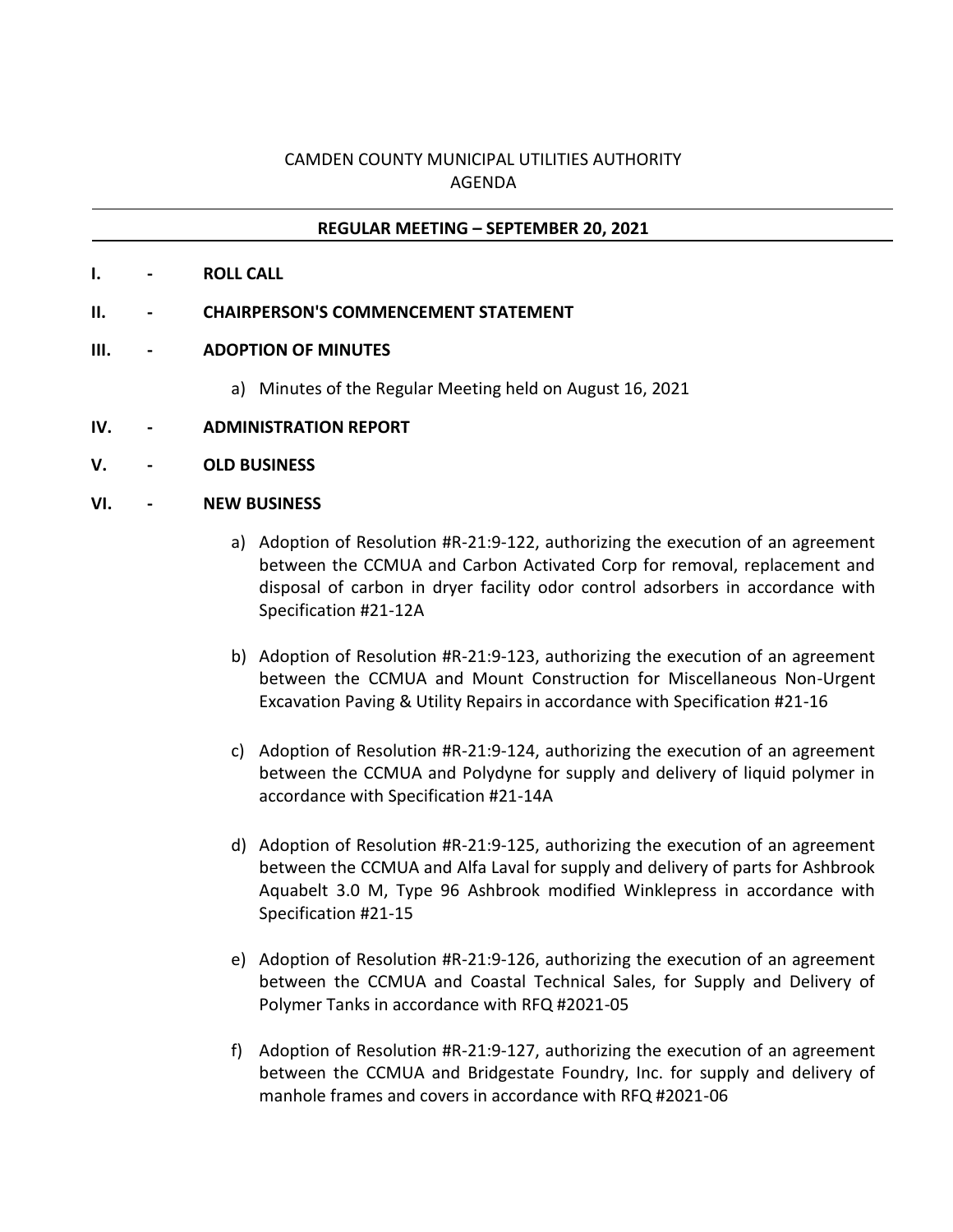- g) Adoption of Resolution #R-21:9-128, authorizing a shared service agreement with the County of Camden for County-wide Household Hazardous Waste Collection days during 2021
- h) Adoption of Resolution #R-21:9-129, authorizing a shared service agreement between the CCMUA and Camden County for provision of procurement management services
- i) Adoption of Resolution #R-21:9-130, authorizing an agreement between the CCMUA and Harring Fire Protection for Fire Suppression System Testing, Inspection, Maintenance & Repair under Camden County Co-operative Pricing System CCCPS #57-CCCPS (Bid A-24/2021)
- j) Adoption of Resolution #R-21:9-131, authorizing the execution of a purchase order between the CCMUA and Recycle Track Systems NJ for Refuse Removal under Camden County Co-operative Pricing System CCCPS #57-CCCPS (Bid A-17/2021)
- k) Adoption of Resolution #R-21:9-132, authorizing the Camden County MUA to renew its membership in the Camden County Insurance Fund Commission
- l) Adoption of Resolution #R-21:9-133, authorizing a contingency agreement between Berlin Multi Family, LLC and the CCMUA pursuant to **N.J.S.A.** 40:14B-22.3 (Re: Villages at Berlin, Berlin, NJ)
- m) Adoption of Resolution #R-21:9-134, authorizing award of a contract to Camden Community Partnership for community outreach and project coordination for Long Term Control Plan Projects in accordance with RFP #2021-17
- n) Adoption of Resolution #R-21:9-135, authority a shared services agreement between the CCMUA and the CCIA for provision of procurement management assistance
- o) Adoption of Resolution #R-21:9-136, adopting a disaster recovery plan
- p) Adoption of Resolution #R-21:9-137, authorizing the CCMUA's Executive Director, General Counsel and Solicitor to Negotiate an Agreement with the County of Camden for the Transfer of the Gateway Park
- q) Adoption of Resolution  $#R-21:9-138$ , authorizing award of a contract to for Engineering and Planning Services needed for flooding characterization, analysis and alternative feasibility study for the Newton, Big/Little Timber Creek and Delaware River towns in accordance with RFP #2021-16